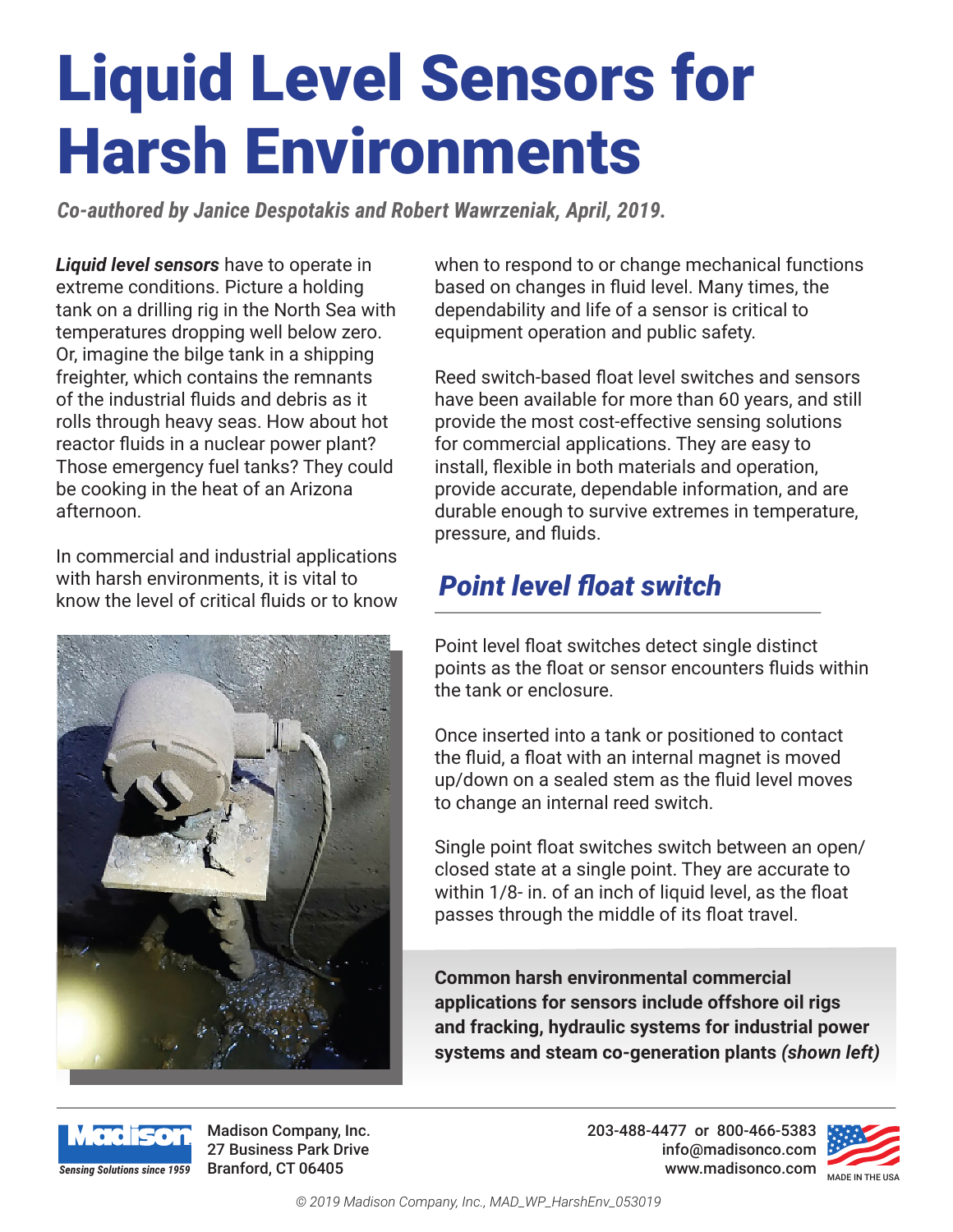Float switches can be constructed of different materials to withstand chemicals, high temperatures, high pressures, and even acidic environments. They are suitable for fluids that remain liquid well below freezing, and for high-temperature applications like hot oils to 482F/250C.

Most single point float switches can be switched from Normally Opened to Normally Closed by flipping the float for vertically mounted float switches, or by changing the mounting orientation for side mounted float switches.

# **Multi-point float switch** sensing lengt<br>applications.

When mounted in a tank or positioned to **What is considered harsh?** contact the fluid, a custom multi-point float switch may have from 1 to 6 single point float switches set on a single stem. The multi-point float switch can indicate multiple points within a tank from a single tank intrusion.

Like the single point float switches, multi-point float switches come in many different materials and features and can be sized up to 10-ft in length for specific application conditions.



*This side mount switch is used for hightemperature, medical and petrochemical applications as well as plating processes.*

# *Continuous level float sensors*

Continuous level float sensors provide an accurate continuous liquid level value as a sealed float with a magnet moves up and down the stem.

These sensors typically provide an increasing

or decreasing output value over a range of 6 to 96 inches, dependent upon the application. The sensor output can be 4-20mA, resistive, or proportional voltage. The output value can appear as inches, gallons or other values when displayed through a panel meter.

The internal element contains closely positioned switches that accurately indicate the position of the float corresponding to that fluid level. The accuracy is determined by the distance between the internal switches placed within the stem. Standard continuous float level sensors today can provide ¼-in. or betterstepped resolution (accuracy) over the full sensing length and can be customized for OEM

Like any other mechanical device, a sensor, and the fluid it senses, can be affected by extremes, including temperature and pressure. Other conditions can include corrosive environments, corrosive fluids, shock and vibration, (both mechanical and thermal), fluids containing dirt and debris, and even humidity. If the right technology, design, and materials are not carefully selected, performance and premature failure of the sensor can result.

Common harsh environmental commercial applications for sensors include; offshore oil rigs and fracking, hydraulic systems for industrial power systems and pumps (including those on military nuclear submarines), or remote fuel tanks. More examples include fire protection systems, hydraulic systems in heavy transport vehicles such as rail cars, semis, and construction, steam co-generation plants, and anywhere that combustible, flammable gases, vapors, and fumes exist as part of the industrial process.

# *Materials*

For harsh environments with pressures to 500psi or more, stainless steel is generally the material of choice. Stainless steel float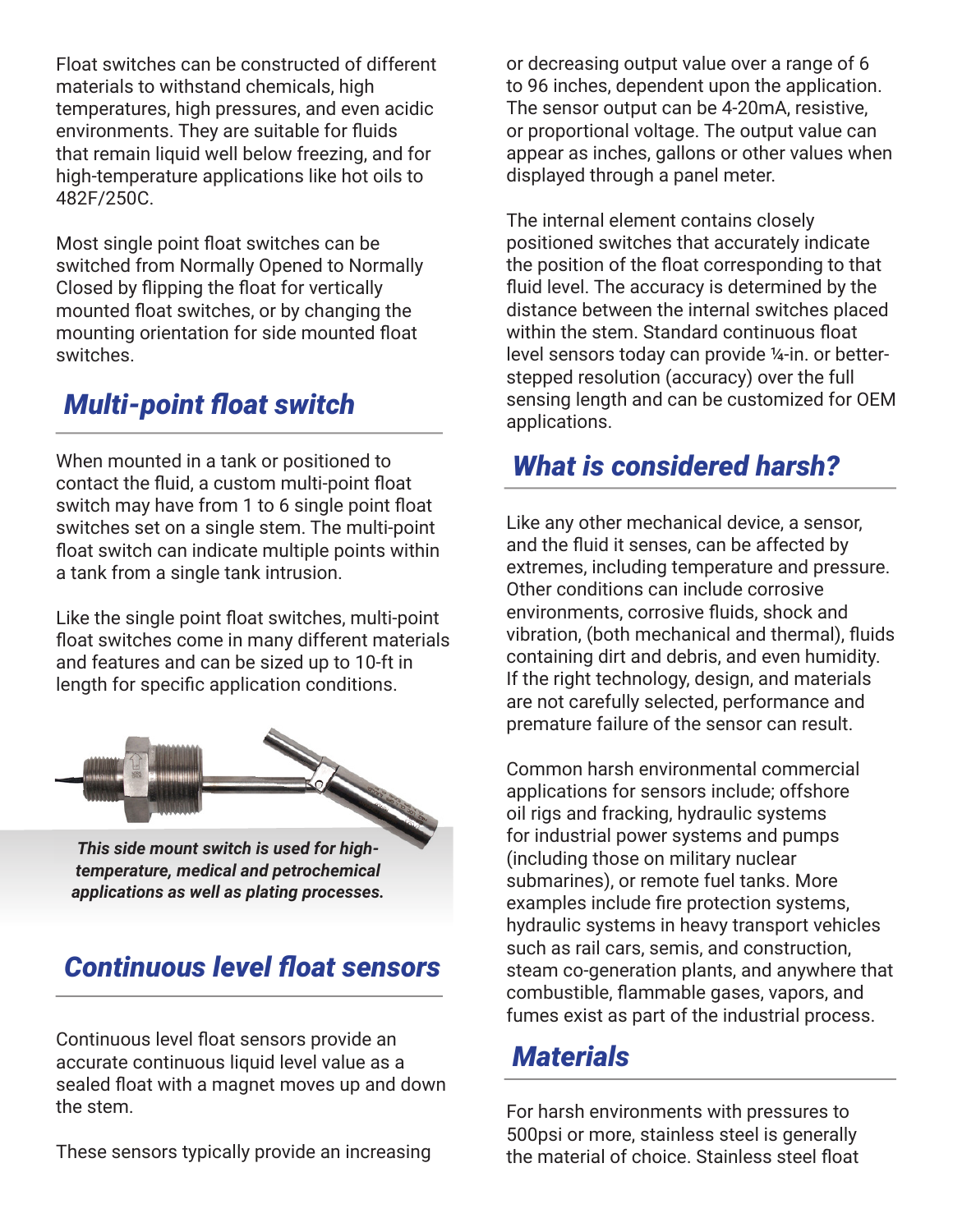level sensors are constructed with dry contact hermetically sealed sensor elements set inside of a stainlesssteel sealed stem.

Brass is highly resistant to petroleumbased liquids and a good choice for generators, transmissions and hydraulic systems. Other uses include lubricating equipment, waste oil recovery, refining and fuel processing equipment.

Kynar (PVDF) is a high purity engineered plastic that offers resistance to harsh thermal, chemical and ultraviolet environments, and is often used in chemical and semiconductor processing at a fraction of the cost of Teflon.

Polypropylene holds up well in acidic or alkaline liquids and is FDA approved for food contact.

Sensors designed for hazardous areas include sealed conduit connections to seal out the hazardous environment, weather, and other conditions. In many cases, sensors must be tested and approved by a third-party certifying agency for use in hazardous locations.

### Hazardous Locations

Hazardous areas are defined by class and by division or zone (NFPA 70, National Electric Code):

#### **Hazardous Area Classes**

**Class I –** a location or area made hazardous by the presence of flammable gases or vapors that may be present in the air in quantities sufficient to produce an explosive or ignitable mixture.

**Class II –** a location or area made hazardous by the presence of combustible or electrically conductive dust.

**Class III –** a location or area made hazardous by the presence of easily ignitable fibers or flyings in the air, but not likely to be in suspension in quantities sufficient to produce ignitable mixtures.

#### **Hazardous Area Divisions**

**Division 1 –** A location or area where a classified hazard exists or is likely to exist under normal conditions.

**Division 2 –** A location or area where a classified hazard does not normally exist but is possible to appear under abnormal conditions.

#### **Hazardous Area Zones**

**Zone 0 –** An area in which an explosive gas atmosphere is continuously present for a long period of time

**Zone 1 –** An area in which an explosive atmosphere is likely to occur in normal operation

**Zone 2 –** An area in which an explosive gas atmosphere does not normally exist

What is essential when selecting a liquid level sensor for harsh environments? If you understand what your system is going to do but don't have working knowledge of liquid level sensors and how they can perform, look to the manufacturer for advice. It's important to remember that all sensors are not the same. Those manufactured overseas at lower prices may be lacking in quality, thirdparty certification, and application knowledge. Also, it's important to give the manufacturer as much information as possible about the application, including:

- Equipment in which the sensor will be used
- Expected sensor function
- What the signal will control/go to (PLC, relay, etc.)
- Environmental conditions
- Type of fluid
- Required approvals
- What could go wrong within the operation